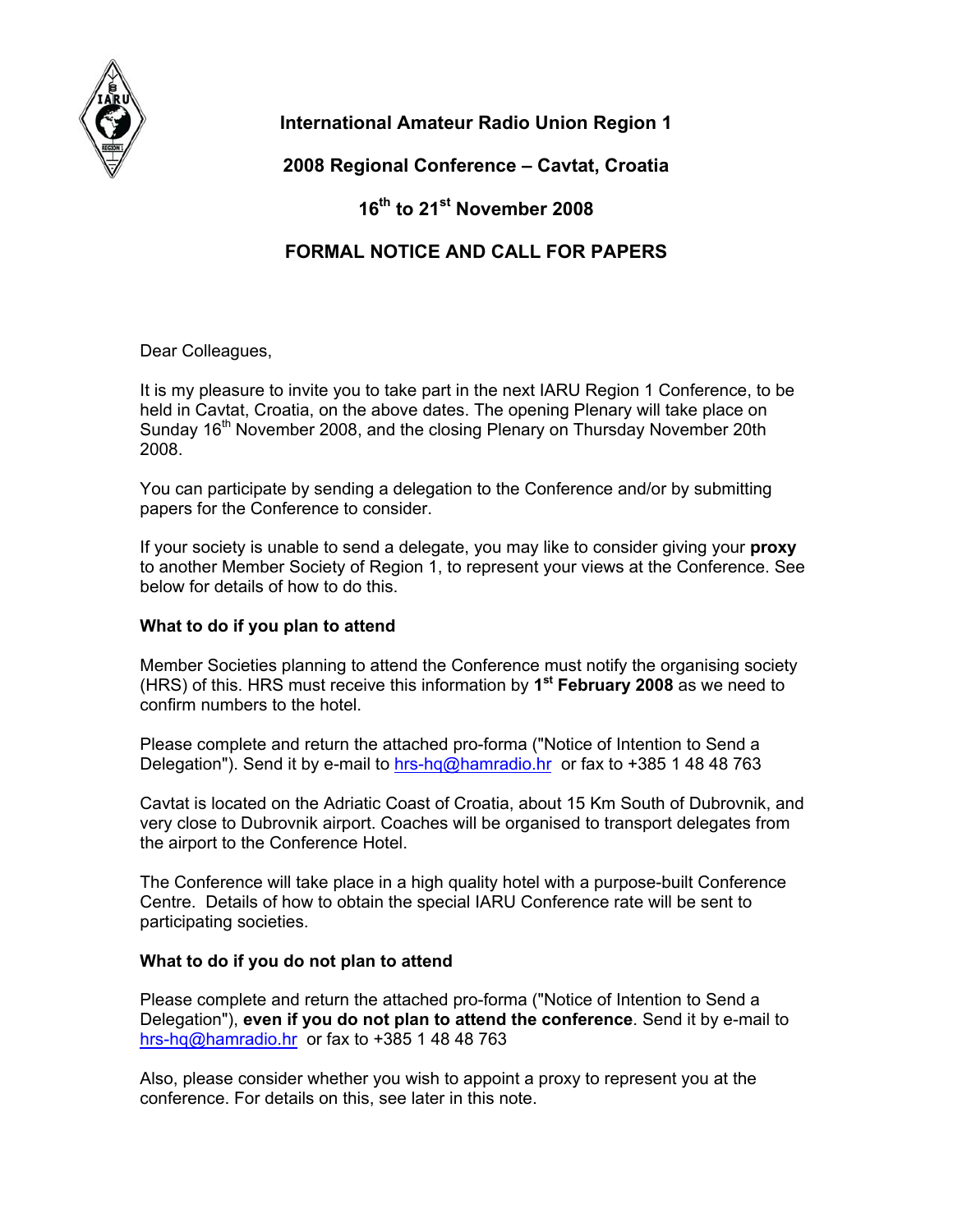### **Conference Format**

The 2008 Conference will follow the format of the successful Davos Conference of 2005, to allow for a shorter Conference and reduced costs for delegates. As usual, there will be an opening ceremony followed by working group meetings on Sunday 16<sup>th</sup> November. Delegates should therefore plan to **arrive on Saturday 15th November**. Conference sessions will take place Monday – Thursday. The closing Gala Dinner (for which an extra charge is made) will be on the Thursday evening (20<sup>th</sup> November). There will be an optional day tour on Friday 21<sup>st</sup> November, again at extra cost.

#### **Visas**

Attached is a note concerning visas. **Please read it carefully if you intend to attend the Conference.** If there is no Croatian Embassy or Consulate in your country, you **MUST** provide the visa information to HRS by the date specified, for you to be able to obtain a visa on entry to Croatia. If there is a Croation Embassy or Consulate in your country, you will need to apply there for a visa (if you need one)

### **Conference Papers**

You are invited to submit papers for consideration by the Conference. **Papers must be submitted by e-mail to the Conference Secretary at iaru\_region1@btinternet.com by 1st April 2008.** Papers may be submitted by Member Societies, the Executive Committee, the IARU Region 1 Specialised Bodies, the Administrative Council, the International Secretariat and other IARU Regions. **Please ensure that papers reach the Secretary by this date. Late papers may not be accepted.** 

A guide note is attached on preparation of papers. **Please make sure that all papers are prepared in this format.** Papers will be available for download from the IARU Region 1 Web from 1<sup>st</sup> May 2008. Member Societies are responsible for distributing papers to their delegates.

The business of the Conference will be conducted in English.

## **Support for Attendance**

A Member Society, which for financial reasons is unable to send a delegate to the General Conference, may apply for financial assistance from IARU Region 1 funds. The application for such assistance must reach the Executive Committee at least seven months before the scheduled date of the General Conference, **i.e. no later than 15th April 2008**, and must provide a detailed explanation of why such assistance is being requested.

Applications for assistance received after this date shall only be considered in a case of emergency and at the discretion of the Executive Committee. The financial assistance (if any) given from IARU Region 1 funds shall be limited in each case to one single delegate from a Member Society. The amount shall depend on available financial resources and the total number of applications received and shall be at the discretion of the Executive Committee. In general it will not be possible to cover the full costs of attendance for one delegate, and normally assistance may be given with hotel and living costs in Cavtat only.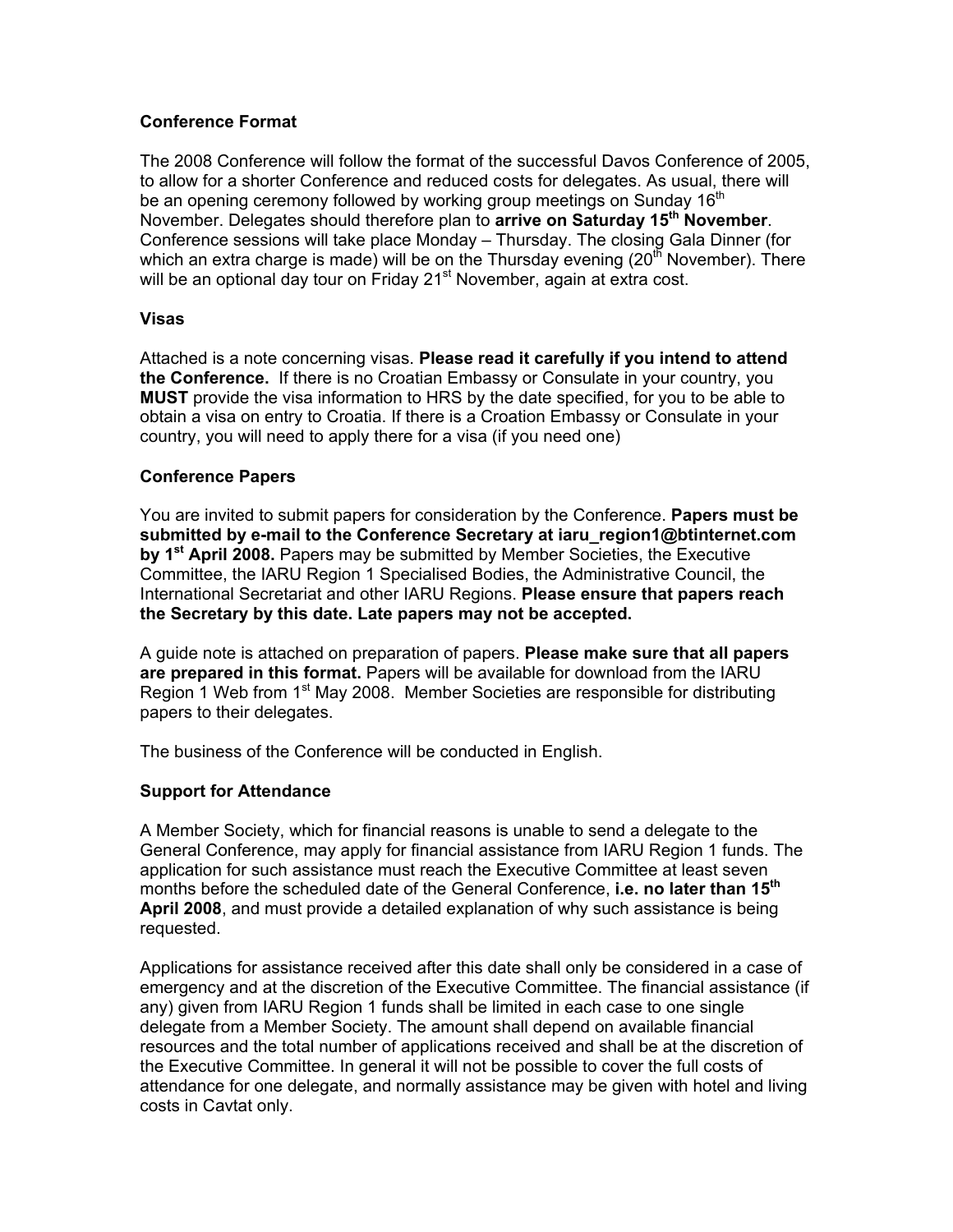#### **Attendees**

Delegates, observers and proxies are accredited provisionally until their credentials have been examined by the Credentials and Finance Committee and approved by the Plenary Meeting at the Conference. All requirements for accreditation as well as other requirements for the IARU Region 1 General Conference may be found in the IARU Region 1 Constitution and Bye-laws as can be found on the Region 1 web (www.iarur1.org/Constitution.htm).

Partners and observers will be welcome. Member societies may wish to consider whether to extend an invitation to their national administrations to send an observer.

Applications from those wishing to be given observer status must be received by the Conference Secretary at least six weeks before the Conference start date.

#### **Proxies**

Member Societies may allocate their Proxy to another Member Society of IARU Region 1 together, if they wish, with instructions on how to vote on each paper. A form will be included in your Conference papers to enable you to do this. That form must be completed, and sent to the Head of Delegation of the society to which you are allocating your proxy. That Head of Delegation must bring the original of the form to the Conference. **Note that each member society may hold one proxy only.**

Regional Conferences are a great way to meet and discuss the important issues facing amateur radio today. I hope you will decide to send a delegation. Remember, a "delegation" can be just one person !

Sincerely,

Ole Grysstad

**Ole Garpestad, President IARU Region 1**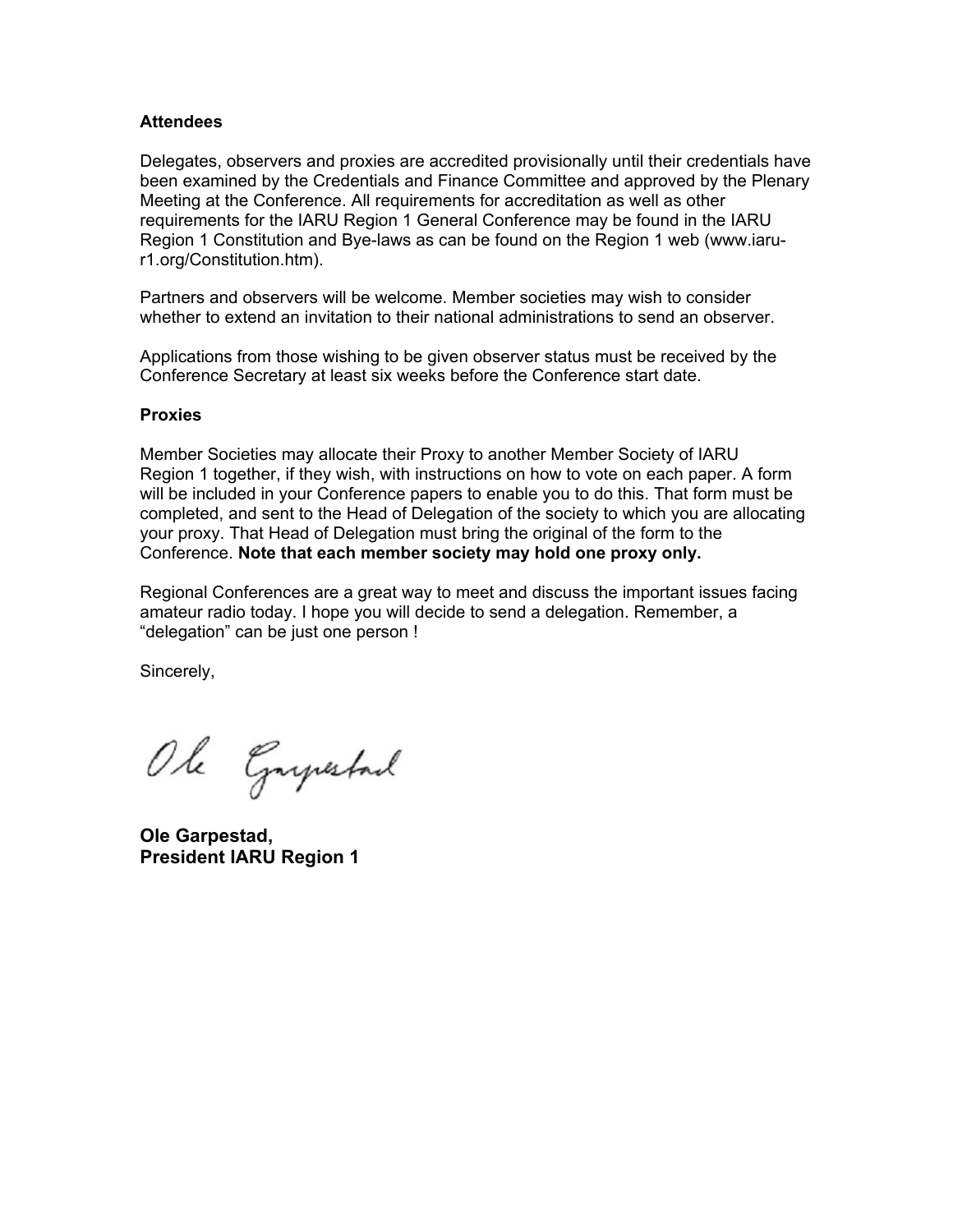

# **International Amateur Radio Union Region 1**

## **2008 Regional Conference – Cavtat, Croatia**

## **16th to 21st November 2008**

#### **Visa Information**

The Conference organisers have been advised that nationals of the following countries do **NOT**  require visas in advance to enter Croatia. However in these uncertain times, you should check this information with your local Croatian Embassy or Consulate or the website listed below.

The countries whose nationals are believed not to need a visa in advance are:

Principality of Andorra, Argentine Republic, Australia, Republic of Austria, Kingdom of Belgium, Republic of Bolivia, Bosnia and Herzegovina, Federative Republic of Brazil, Brunei Darussalam, Republic of Bulgaria, Canada, Republic of Chile, Republic of Costa Rica, Republic of Cyprus, Czech Republic, Kingdom of Denmark, Republic of Estonia, Republic of Finland, French Republic, Federal Republic of Germany, Republic of Guatemala, Hellenic Republic, Republic of Honduras, Republic of Hungary, Republic of Iceland, Ireland, State of Israel, Italian Republic, Japan, Republic of Korea, Republic of Latvia, Principality of Liechtenstein, Republic of Lithuania, Grand Duchy of Luxembourg, Republic of Macedonia, Malaysia, Republic of Malta, United Mexican States, Principality of Monaco, Republic of Nicaragua, Kingdom of the Netherlands, New Zealand, Kingdom of Norway, Republic of Panama, Republic of Paraguay, Republic of Poland, Portuguese Republic, Romania, Republic of El Salvador, Republic of San Marino, Republic of Singapore, Slovak Republic, Republic of Slovenia, Kingdom of Spain, Kingdom of Sweden, Swiss Confederation, Republic of Turkey, United Kingdom of Great Britain and Northern Ireland, Eastern Republic of Uruguay, United States of America, Vatican City State, Bolivarian Republic of Venezuela.

Exemption from visa requirements shall also apply to the holders of valid travel documents issued in the Hong Kong Special Administrative Region of the People's Republic of China and the Macao Special Administrative Region of the People's Republic of China.

Nationals of the following countries **WILL REQUIRE VISAS**:

Islamic Republic of Afghanistan, Republic of Albania, People's Democratic Republic of Algeria, Republic of Angola, Antigua and Barbuda, Republic of Armenia, Azerbaijani Republic, Commonwealth of the Bahamas, Kingdom of Bahrain, People's Republic of Bangladesh, Barbados, Republic of Belarus, Belize, Republic of Benin, Kingdom of Bhutan, Republic of Botswana, Burkina Faso, Republic of Burundi, Kingdom of Cambodia, Republic of Cameroon, Republic of Cape Verde, Central African Republic, Republic of Chad, People's Republic of China, Republic of Columbia, Union of the Comoros, Democratic Republic of the Congo, Republic of the Congo, Republic of Côte d'Ivoire, Republic of Cuba, Republic of Djibouti, Commonwealth of Dominica, Dominican Republic, Republic of Ecuador, Arab Republic of Egypt, Republic of Equatorial Guinea, Eritrea, Federal Democratic Republic of Ethiopia, Republic of Fiji, Gabonese Republic, Republic of the Gambia, Republic of Georgia, Republic of Ghana, Grenada, Republic of Guinea, Republic of Guinea-Bissau, Republic of Guyana, Republic of Haiti, Republic of India, Republic of Indonesia, Islamic Republic of Iran, Republic of Iraq, Jamaica, Hashemite Kingdom of Jordan, Republic of Kazakhstan, Republic of Kenya, Kiribati, Democratic People's Republic of Korea, State of Kuwait, Kyrgyz Republic, Lao People's Democratic Republic, Lebanese Republic, Republic of Liberia, Socialist People's Libyan Arab Jamahiriya, Kingdom of Lesotho, Republic of Madagascar, Republic of Malawi, Republic of Maldives, Republic of Mali, Republic of the Marshall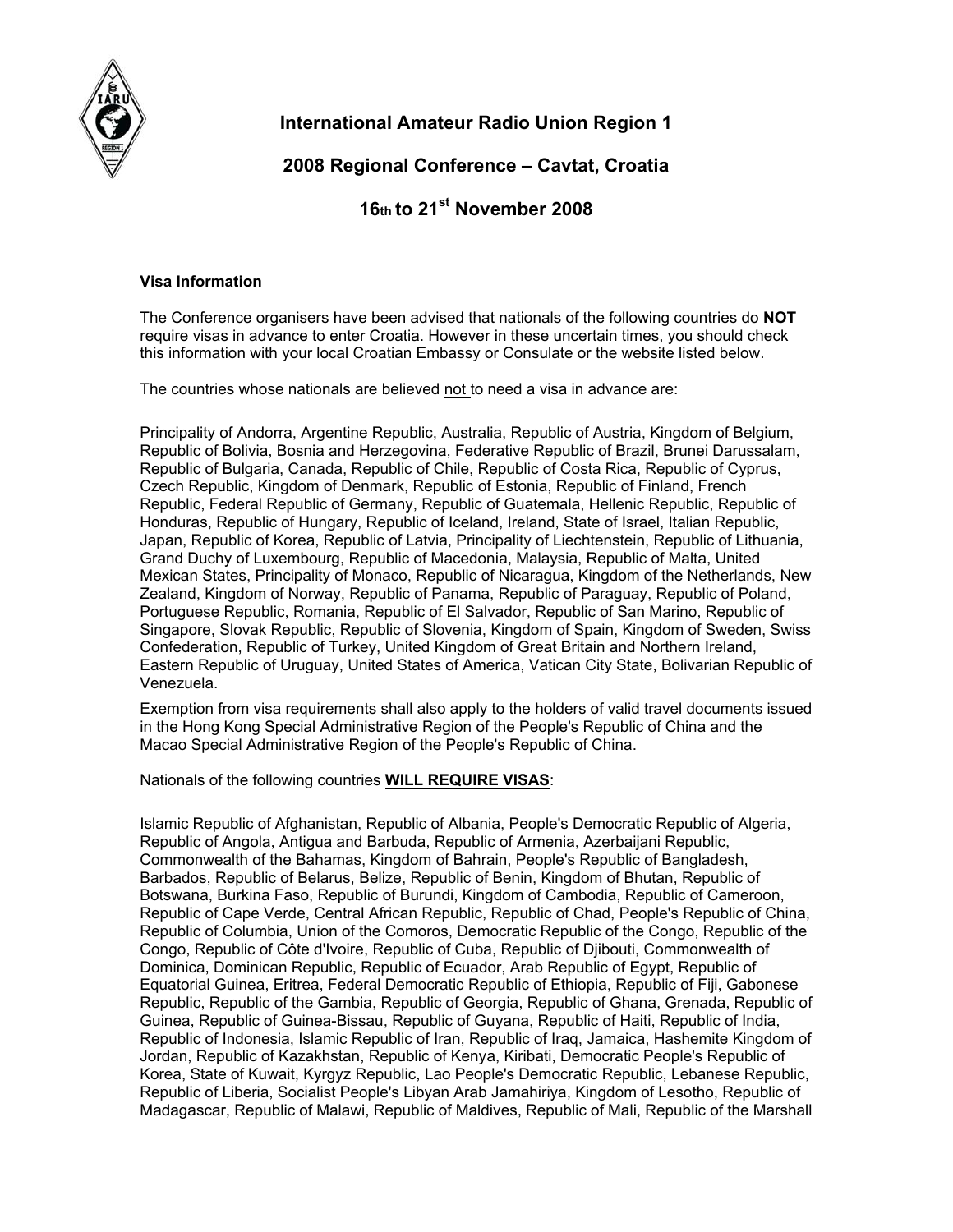Islands, Islamic Republic of Mauritania, Republic of Mauritius, Federated States of Micronesia, Republic of Moldova, Mongolia, Kingdom of Morocco, Republic of Mozambique, Union of Myanmar, Republic of Namibia, Republic of Nauru, Kingdom of Nepal, Republic of the Niger, Federal Republic of Nigeria, Sultanate of Oman, Islamic Republic of Pakistan, Republic of Palau, Papua New Guinea, Republic of Peru, Republic of the Philippines, State of Qatar, Rwandese Republic, Russian Federation, Saint Lucia, Saint Kitts and Nevis, Saint Vincent and the Grenadines, Independent State of Samoa, Democratic Republic of Sao Tome and Principe, Kingdom of Saudi Arabia, Republic of Senegal, Serbia and Montenegro, Republic of Seychelles, Republic of Sierra Leone, Solomon Islands, Somali Democratic Republic, Republic of South Africa, Democratic Socialist Republic of Sri Lanka, Republic of the Sudan, Republic of Suriname, Kingdom of Swaziland, Syrian Arab Republic, Republic of Tajikistan, United Republic of Tanzania, Kingdom of Thailand, Democratic Republic of Timor-Leste, Togolese Republic, Kingdom of Tonga, Republic of Trinidad and Tobago, Republic of Tunisia, Turkmenistan, Tuvalu, Republic of Uganda, Ukraine, United Arab Emirates, Republic of Uzbekistan, Republic of Vanuatu, Socialist Republic of Viet Nam, Republic of Zambia, Republic of Zimbabwe, Republic of Yemen.

If you require a visa, you can obtain a formal letter of invitation to the Conference, to support your visa application from [hrs-hq@hamradio.hr](mailto:hrs-hq@hamradio.hr)

If there is no Croatian embassy or consulate in your country, HRS will be able to make a visa available on your entry to Croatia. Please write to [hrs-hq@hamradio.hr](mailto:hrs-hq@hamradio.hr) **AT LEAST TWO MONTHS BEFORE YOU PLAN TO ARRIVE IN CROATIA** to make arrangements for the necessary paperwork to be prepared. You will need to provide:

Arrival flight time and flight number Arrival airport Passport number and date of issue and expiry Full name (as in passport) Date of birth

Full details of Croatian visa requirements are at <http://www.mvpei.hr/MVP.asp?pcpid=1615>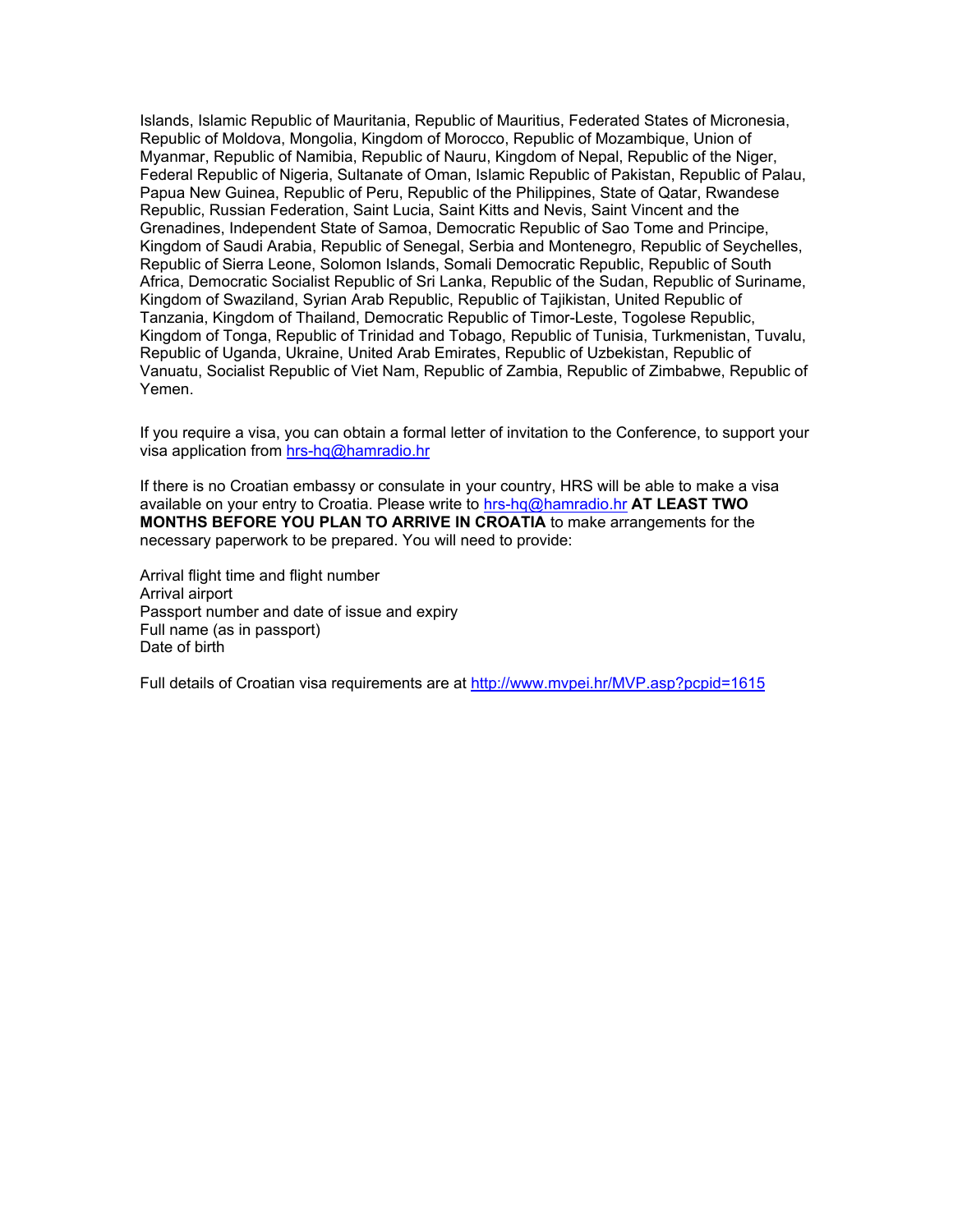

| <b>International Amateur Radio Union Region 1</b>               |            |
|-----------------------------------------------------------------|------------|
| 2008 Regional Conference - Cavtat, Croatia                      |            |
| 16th to 21 <sup>st</sup> November 2008                          |            |
| <b>NOTICE OF INTENTION TO SEND A DELEGATION</b>                 |            |
|                                                                 |            |
| Completed by: (Name and callsign of person completing the form) |            |
|                                                                 |            |
| Please complete the relevant section(s) below                   |            |
| My society intends to send a delegation to the 2008 Cavtat      |            |
| IARU Region 1 Conference                                        | Yes / No * |
| and                                                             |            |
| our delegation will comprise number of people (please complete) |            |
| If you have answered "No" to the above, then:                   |            |
| My Society will not be attending the 2008 Cavtat IARU Region 1  |            |
| Conference, but intends to give its proxy to another society.   | Yes / No * |

\* delete as appropriate

**If you are sending a delegation, or giving your proxy to another society, please provide the address in your society (postal and e-mail) to which all Conference papers should be sent:** 

**e-mail address:** 

**If no e-mail, then full postal address:** 

**Please return this form to: HRS Conference Organiser:** 

[hrs-hq@hamradio.hr](mailto:hrs-hq@hamradio.hr) **or Fax** +385 1 48 48 763 **by 1st February 2008**

**Registration forms for each delegate will be sent to you in early 2008**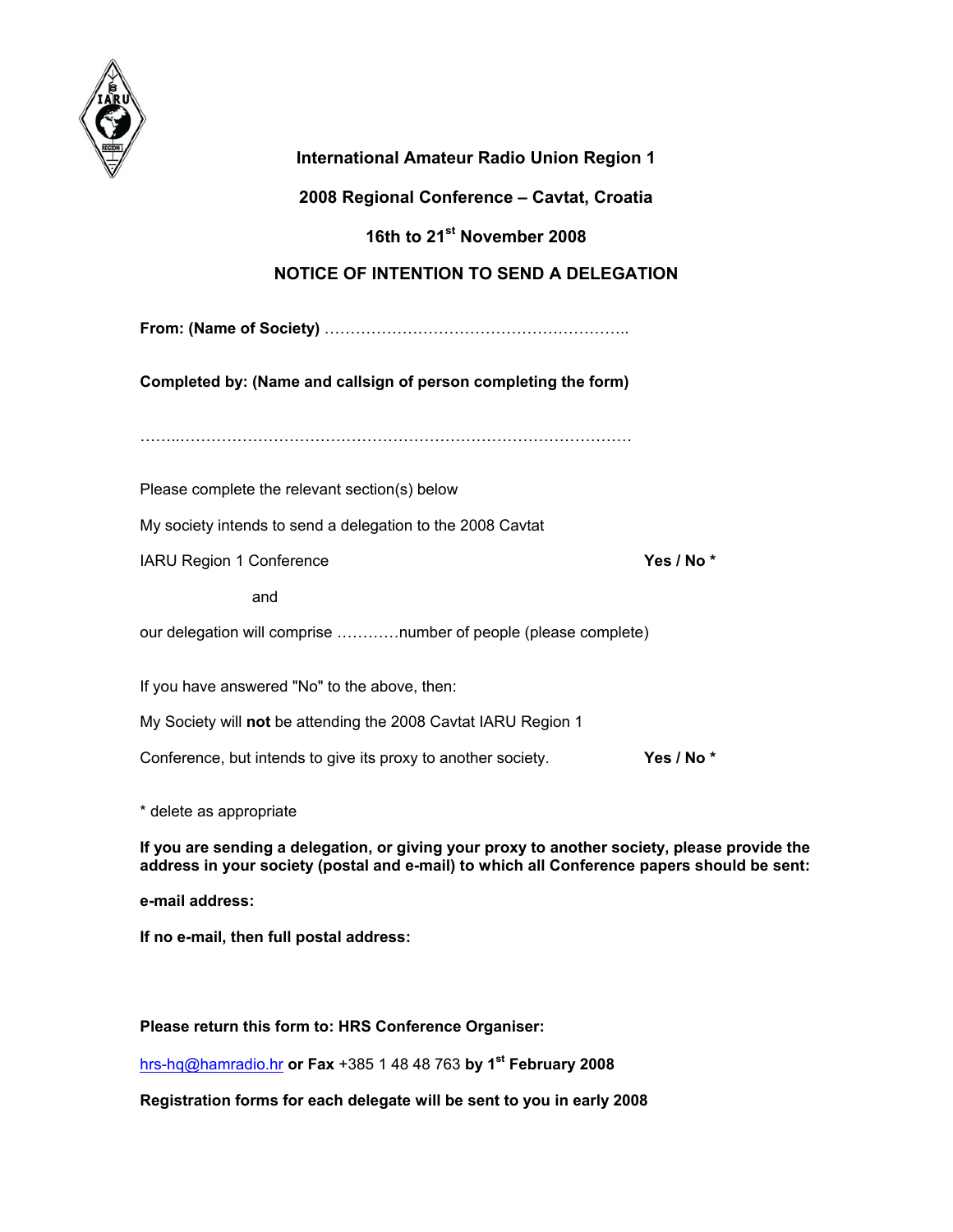

#### **Document Disciplines**

This paper contains important information to help Member Societies in the preparation of papers to be discussed at the 2008 Cavtat Regional Conference. Please read it carefully, and follow the guidelines set out. This will ensure that your paper is properly presented to, and considered by, the Conference.

- 1 All papers must be submitted to the Region 1 Secretary by  $1<sup>st</sup>$  April 2008 by e-mail. Each paper must be accompanied by a cover sheet (see attached) showing:
	- The name of the National Society submitting the paper
	- The contact person on the Society responsible for the paper
	- The title of the paper
	- Whether the paper is for INFORMATION or DECISION
	- The Committee which should consider the paper. In this context, the Committees are:
		- i. C2 Credentials and Finance Committee
		- ii. C3 General Administrative and Organisational Committee
		- iii. C4 Permanent HF Committee
		- iv. C5 Permanent VHF/UHF/Microwaves Committee
- 2 Each paper shall be written in English
- 3 The style of the paper shall follow the format below:
	- Introduction: One or two sentences describing what the paper covers in general terms
	- Background: Relevant background to the paper, covering the history of the subject of the paper, references to previous papers and decisions that are relevant, and an explanation of why the paper is needed
	- Key points and proposal: here the main points of the paper should be laid out logically, and arguments presented in support of the decisions proposed
	- Recommendations: here the paper should state specifically the recommendation that the Final Plenary would be asked to endorse, in the words which would be used in that Plenary. The recommendation should be brief, specific, and freestanding (i.e., include all the necessary words to be capable of being understood **without** any of the background in supporting papers)
- 4 Papers should be submitted in MS-Word, using Arial font, 11pt. No IARU header should be included. The Regional Secretary will allocate a paper number, add the IARU Conference header, and convert the file to .pdf format. All documents will be circulated in .pdf format for security purposes. Should Committees want copies of any paper in .doc format at the Conference, the Secretary will have these available.
- 5 An initial set of all papers will be e-mailed to Member Societies in June 2008. The final set of Conference papers will be available on the web from mid-August 2008. It will be the responsibility of each Member Society to distribute the papers to its delegates and any other people who need to see the papers.